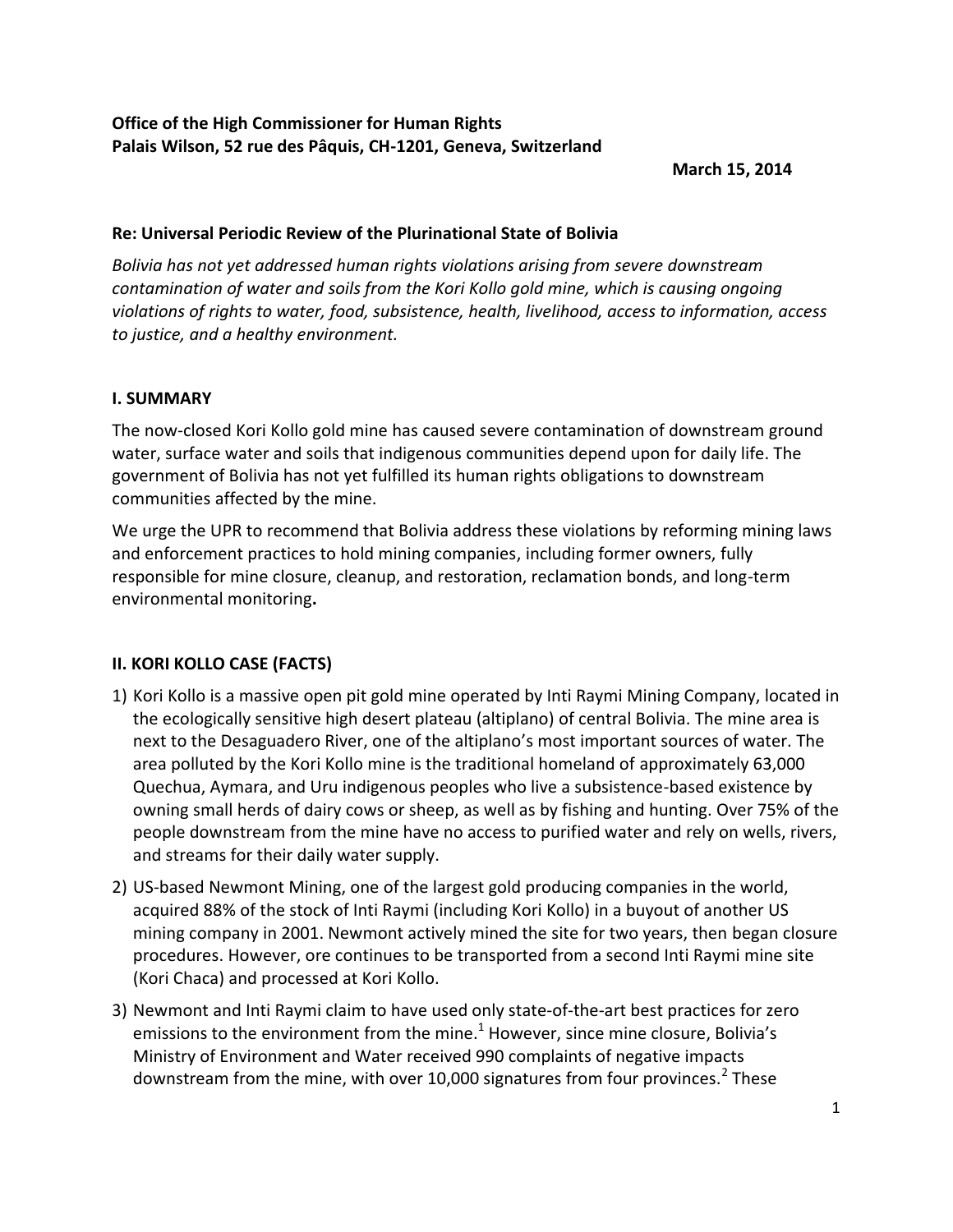complaints include contamination of river water, ground water, Lakes Uru Uru and Poopó, as well as impacts to soils, crops, livestock, and human health. $3$ 

- 4) In response to community complaints, the Bolivian government ordered an environmental audit of Kori Kollo ("Government Audit"). In 2009, the Bolivian Ministry of Environment finally began the audit using funds (\$US 1.25 million) from Inti Raymi. The final report was released nearly two years past the proposed deadline and three years after the audit began.<sup>4</sup> Local communities were given only 15 days to comment on the final report despite their formal request for an extension of the comment period.<sup>5</sup> The final report was released as an incomplete, 676-page, 20 MB, highly-technical document available only on CD-Rom in a 65 megabyte file that cannot be easily printed or shared. A 20 page table on negative impacts from the mine is printed in 8 point font, so small it is nearly unreadable, and buried in a section of the document without page numbers. Annexes with critical data on water, soil and plant toxicity results by location have never been released. Local communities denounced the audit as a violation of their right to information on impacts of the Kori Kollo mine. Affected communities insist that they have had extremely poor access to information, and no ability to participate in decisions that affect their lives.
- 5) The Government Audit, the first completed report on a post-closure environmental audit of a mine in Bolivia, confirmed acid mine drainage; severe salinization of ground water; contamination of ground water with cyanide, cadmium, zinc and copper; and an estimated \$US 4 million in local crop damages, among many other impacts. (See Annex 1 for details of water, soil and livestock contamination.) The mine also damaged four archaeological sites: those at San Andres and Chapi Kollu were totally destroyed, while those at Chuquiña and Titina partially destroyed.<sup>6</sup> The legal analysis concluded that Inti Raymi has violated several laws and is responsible for destruction and displacement of soils; modification of terrestrial habitats; high concentration of cadmium, zinc, lead in terrestrial and aquatic plants, reptiles and rodents; pollution of fauna and flora; processes of erosion; pollution of soil; changes in the quantity and quality of water; changes in the recharge of aquifers; emission of air pollutants; and changes at landscape level. $<sup>7</sup>$ </sup>
- 6) However, the audit provided no information on when or how the mine site will be fully closed and restored, whether the pollution can be mitigated, or whether the impacted communities will be compensated for their loss of freshwater, healthy soils, crops, fish stocks, and forage for livestock.
- 7) Within months of the start of the audit in 2009, Newmont Mining sold its 88 percent shares of Inti Raymi (and with it, all liabilities) to a Bolivian company.<sup>8</sup> Newmont established a \$US 13 million fund for closure and reclamation when it sold its shares. <sup>9</sup> Even considering the cost differentials between US and Bolivian economies, the amount set aside is shockingly low, given the levels of pollution. (If the mine had been in the United States, Newmont could have been required to establish a financial guarantee of between \$US 292 million and \$US 876 million for the Kori Kollo mine alone.<sup>10</sup>)
- 8) Bolivia has taken no law enforcement actions against Inti Raymi, even 1.5 years after reaching these conclusions. No communities have been provided compensation for damages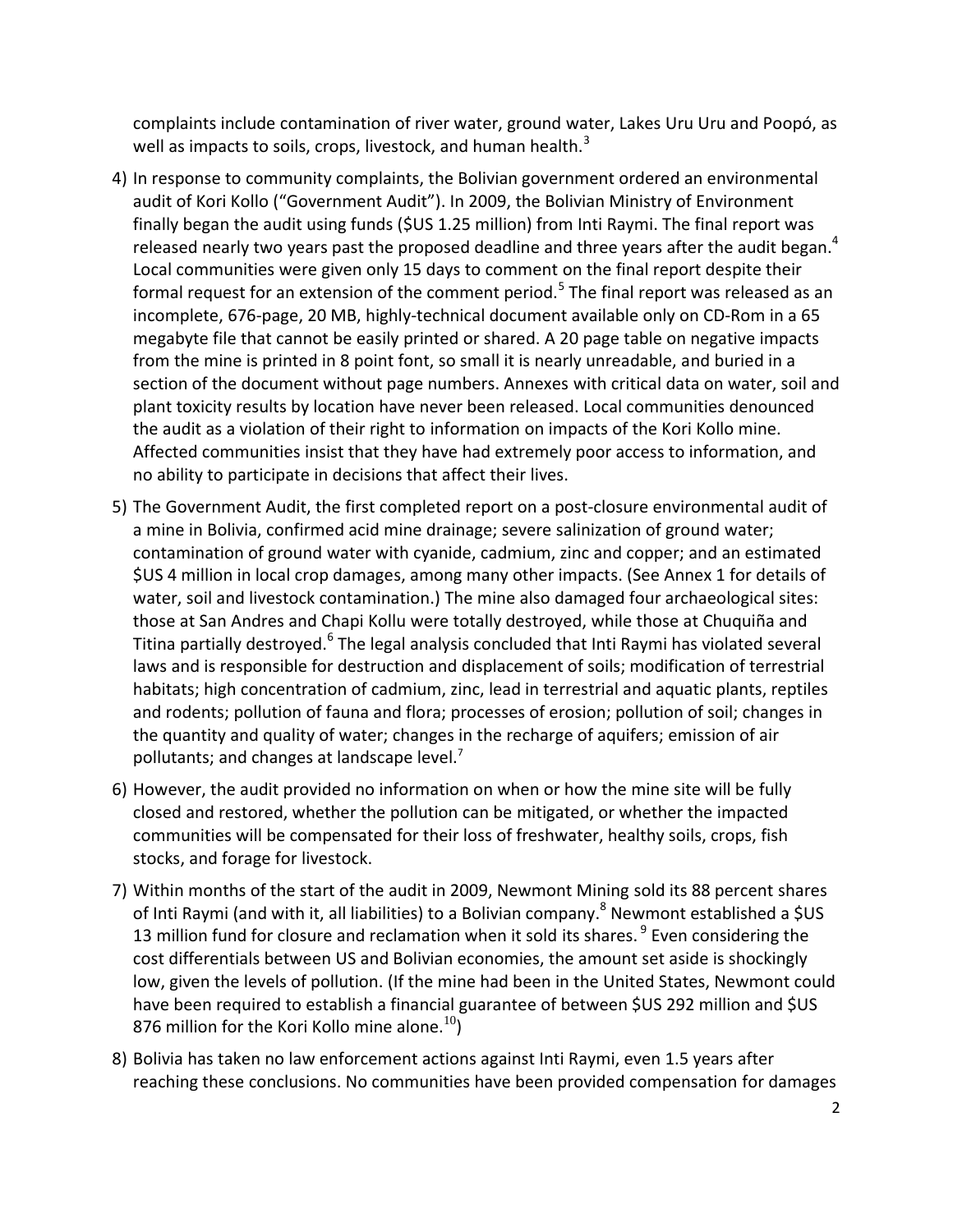to soil, water, flora and fauna, crops or livestock. Former owner Newmont Mining has been allowed to walk away from liability, while still profiting from Inti Raymi's mining activities through ongoing royalties.

- 9) An Independent Audit was also conducted in 2011-2013 by a team of scientists and mining engineers from Oruro Technical University.<sup>11</sup> This audit documented impacts similar to those found in the governmental audit. It concluded that downstream water was unfit for human or animal consumption or crop irrigation, and that soils downstream no longer allow cultivation of food plants due to toxicity and extremely poor yields. It also found the mine had caused severe salinization of soils as well as changes to the course of the Desaguadero River directly downstream from the mine.
- 10) In the previous UPR of Bolivia, human rights concerns from environmental issues were mentioned only once in the recommendations.<sup>12</sup> Bolivia responded by noting the importance of the protection of Mother Earth, the environment<sup>13</sup> and biodiversity and accepted several recommendations about ensuring indigenous rights, full participation and consultation $^{14}$ , and one recommendation for "swift implementation of the legislation and regulatory framework for the new Constitution".<sup>15</sup> Nevertheless, in the area of mining law and regulations, Bolivia still falls short of its commitment to prevent environmental harms that violate human rights, indigenous rights, and the rights of Mother Earth.<sup>16</sup>

## **III. VIOLATIONS OF RIGHTS NOT ADDRESSED**

Given the facts above, and details presented in Annex 1, we conclude that in the case of Kori Kollo, Bolivia has not yet addressed violations of the right to water, food, means of subsistence, and livelihood, to cultural integrity, access to information, public participation and consultation, access to justice for affected communities, or corporate liability.

# **IV. RECOMMENDATIONS**

- 1. Bolivia should comply with its obligations to protect the human rights of local and indigenous communities including the right to water, food, subsistence, access to information, public participation, consultation, access to justice, as well as the rights of the Mother Earth (Pachamama).
- 2. Bolivia should take action to mitigate environmental harms from the Kori Kollo mine, including legal action against Inti Raymi, providing the public with full access to audit information, seeking compensation for affected communities, providing clean water, and demanding full disclosure from Newmont and Inti Raymi about closure funds and processes.
- 3. Bolivia should develop and enforce laws and regulations related to mining and other extractive industries consistent with the new Constitution and highest international standards like the Framework for Responsible Mining (2005), including: $^{17}$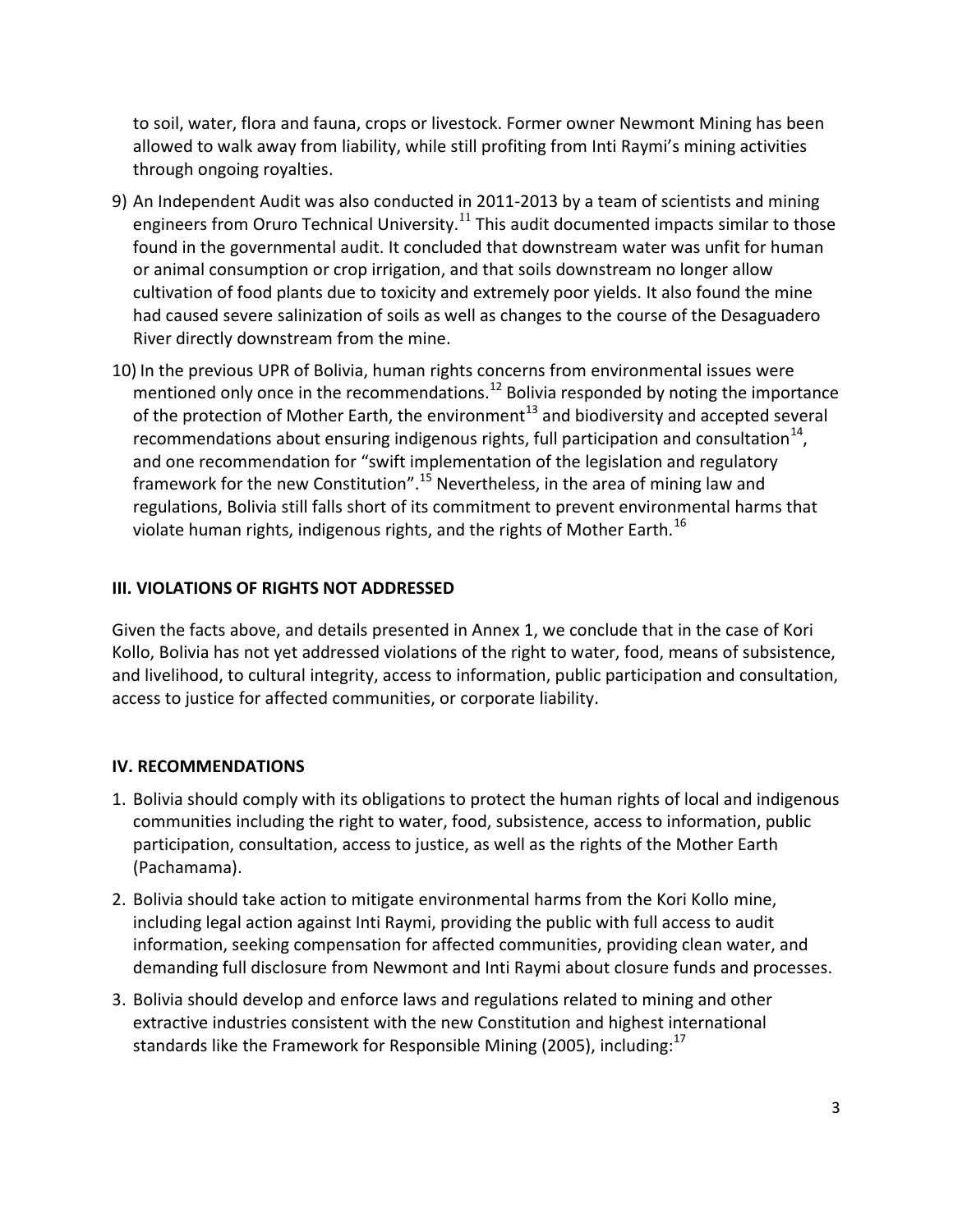- a. Environmental Audits and Monitoring. Require pre-licensing environmental impact assessment and post closure audits that include upstream (control) and downstream (affected) areas. Require ongoing monitoring at likely sources of contamination and downstream, both throughout the active mining period and after operations cease. Future audits elsewhere would be especially useful if done by companies with environmental audit experience and no ties to the existing mine.
- b. Information transparency and participation in decisions. Develop laws and regulations to inform affected populations and to allow effective participation in decisions impacting indigenous rights and other human rights. Publish proposed and final concession licensing agreement terms and conditions in accessible ways, with adequate time for affected communities to respond. Develop mechanisms for meaningful and effective response, and extend the period of public comment from 15 days to at least 60 days. Publish plans and outcomes for ongoing monitoring and audit results in a form understandable by local residents. Provide technical assistance for local communities to understand these processes. In the case of Kori Kollo, provide documents that have been inaccessible to the public, including the mining concession license, terms of sale approved by the government when Newmont left Bolivia, and all annexes from the government audit.
- c. Financial Guarantees/Reclamation Bonds. Require pre-licensing independently held financial guarantees that will fully cover the costs of reclamation, monitoring and longterm waste treatment and disposal even in the case of bankruptcy or transfer of ownership.<sup>18</sup>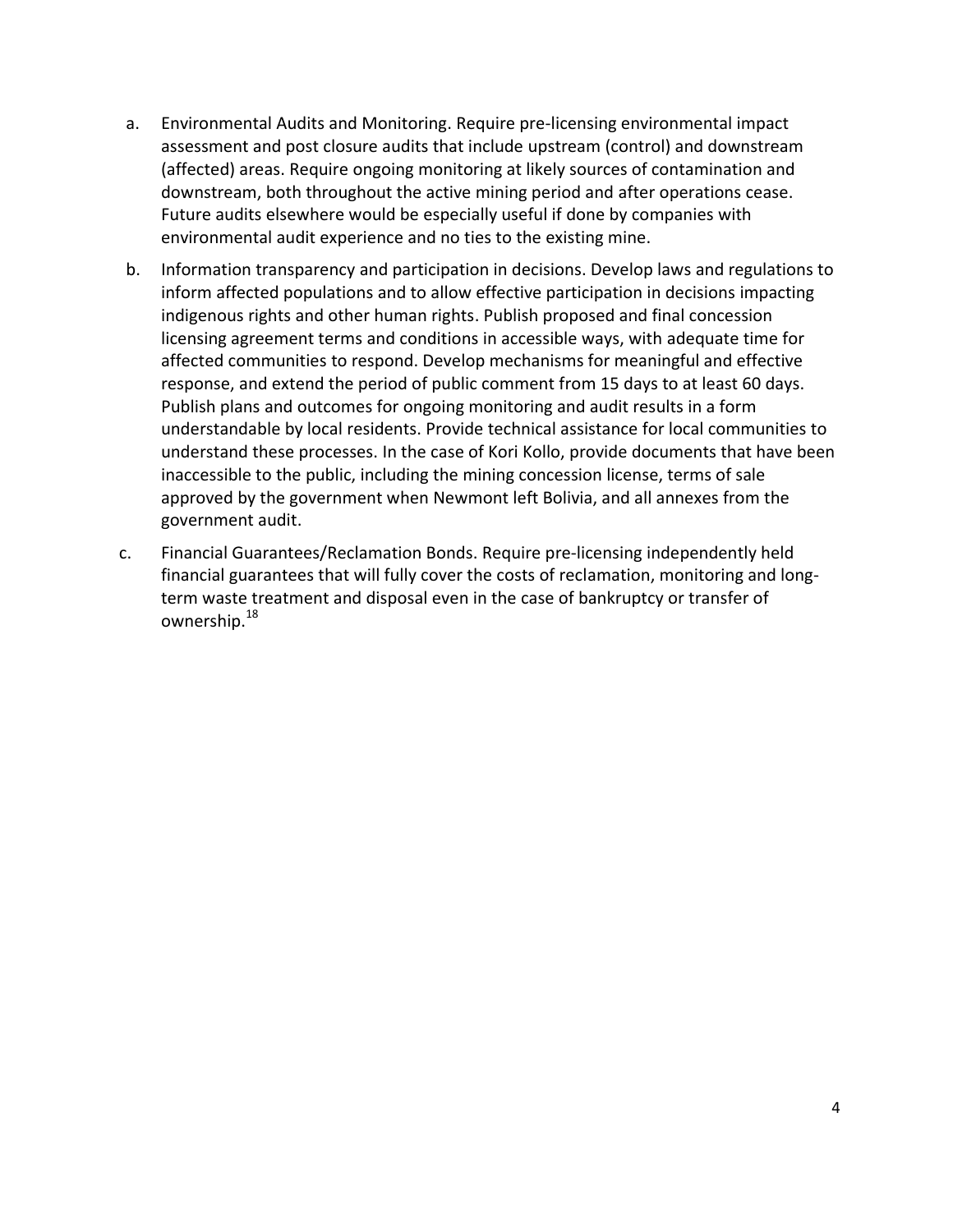- 1 See website of Empresa Minera Inti Raymi,<http://emirsa.com/> (last accessed September 2013) Environmental Management: "Operation works in a closed circuit, ie no product effluent is discharged to the environment."
- 2 Ministerio de Medio Ambiente, P.C.A. Consultores, Auditoría Ambiental de las Operaciones Minera de Kori Kollo , Informe Fase III (Sept. 2012) (Auditoría Ambiental Kori Kollo Informe Fase III), at 19; 9-1 to 9-14. 990 Claims: PCA Audit (2012) from 9-1 to 9-14.
- 3 Ministerio de Medio Ambiente, P.C.A. Consultores, Auditoría Ambiental de las Operaciones Minera de Kori Kollo , Informe Fase III (Sept. 2012) ("PCA") at 19 and 9-1 to 9-14.
- 4 PCA at 1.

 $\overline{a}$ 

- 5 CORIDUP, Solicitud de Ampliación de Termino para la Presentacion de Observaciones (25 Sept. 2012).
- 6 PCA, Chapter 6 Matrix at 21.
- 7 PCA, Informe Legal IL-PCA F3 02/2012 at 6.
- 8 Newmont website (accessed September 18, 2013)<http://www.newmont.com/south-america>. "On July 23, 2009, Newmont announced the transfer of its interest in Empresa Minera Inti Raymi S.A., which owned the Kori Kollo gold mine and Kori Chaca gold mine, to Compania Procesadora de Minerales S.A. ("CPM"), a company controlled by Newmont's long-time Bolivian partner Jose Mercado."; Newmont Mining Corporation, The South American Region (accessed April 1, 2013) [http://www.newmont.com/south-america1.](http://www.newmont.com/south-america1)
- 9 Newmont Mining, Kori Kollo Sold (Dec. 9, 2009, accessed Sept. 13, 2013)

<http://www.newmont.com/features/our-business-features/Kori-Kollo-Sold> "As part of the transaction, a reclamation trust fund will be established with the proceeds to be made available exclusively to pay for closure and reclamation costs when operations eventually cease. The buyer assumed all obligations of the operation and agreed to pay Newmont a nominal royalty from future production. With this sale, Newmont has no remaining operations in Bolivia."; See also Newmont Mining, 2009 Annual Report, [http://newmont.q4web.com/files/doc\\_downloads/2009\\_Annual\\_Report.pdf](http://newmont.q4web.com/files/doc_downloads/2009_Annual_Report.pdf) at 60. "In July 2009, we sold our interest in the Kori Kollo operation in Bolivia. As part of the transaction, a reclamation trust fund was established with the proceeds to be made available exclusively to pay for closure and reclamation costs when operations eventually cease. We recorded a \$13 [million] liability for the trust fund and recognized a \$16 [million] charge, net of tax benefits."

10 Mining reclamation bonds vary greatly among US states. According to mining experts at Kuipers and Associates, hard rock mines operating in the United States with mine features similar to the Kori Kollo mine have reclamation and closure costs estimated between US\$20,000 and US\$60,000 per acre, or more, to complete reclamation and closure tasks including earthworks, water treatment and long-term care and maintenance. Mine examples with costs in this range include Questa (NM), Chino and Tyrone (NM), Golden Sunlight Mine (MT), Zortman Landusky Mine (MT), Beal Mountain Mine (MT), Pogo Mine (AK). See also Kuipers 2000, supra, at 47-48. Earthjustice calculated a disturbance area of 14,608 acres for Kori Kollo's mine from the 2012 environmental audit of the Bolivian Ministry of Environment and the 2003 Kori Kollo Closure and Reclamation Plan.